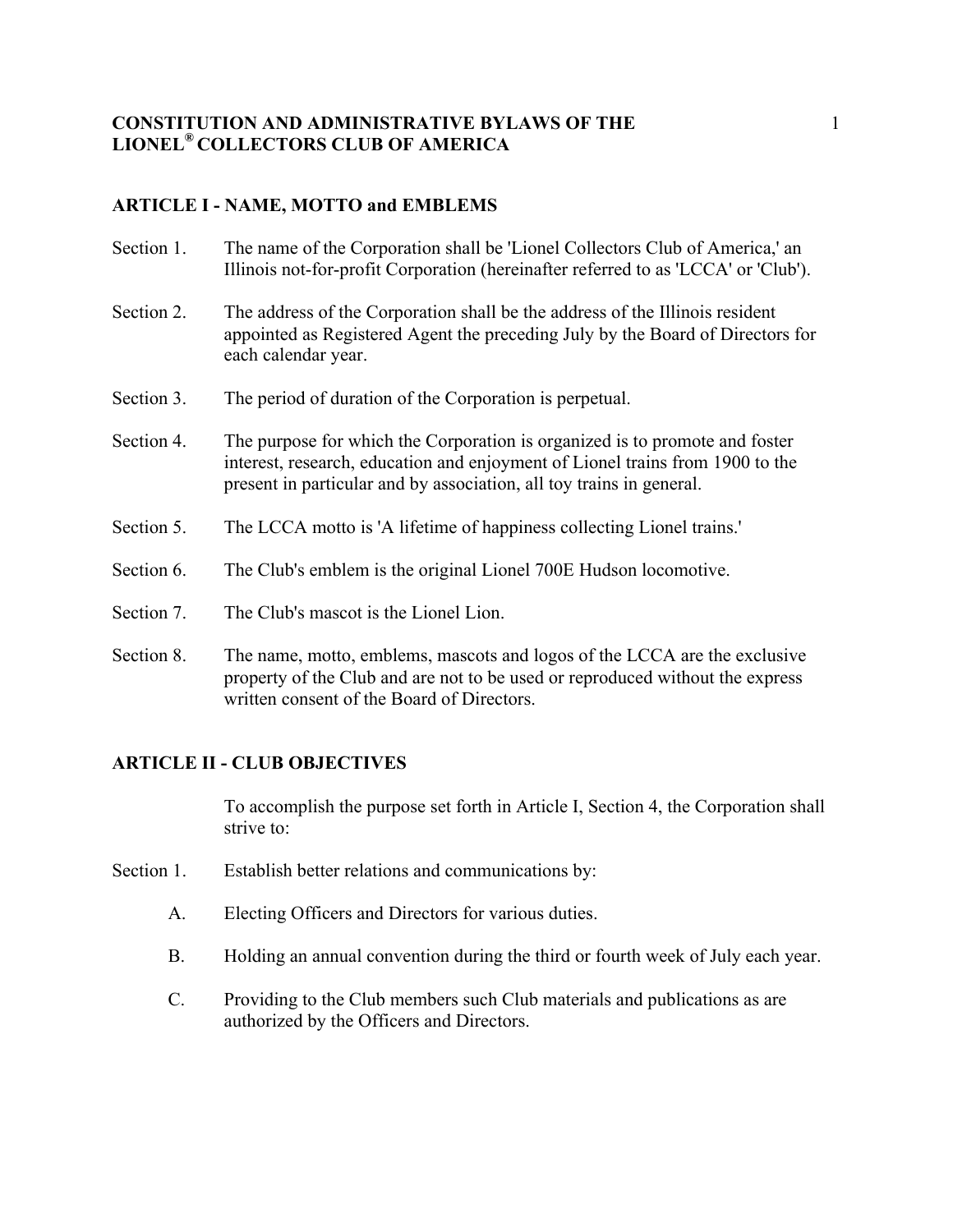- D. Sponsoring train meets open to all members in order to maximize their enjoyment in collecting and operating Lionel trains.
- E. Pooling the knowledge about Lionel for the mutual benefit of the membership.
- Section 2. The Lionel Collectors Club of America shall remain a national organization and shall not divide its autonomy into smaller units or chapters.

# **ARTICLE III - MEMBERSHIP**

Section 1. Membership requirements:

- A. The Board of Directors may, at its discretion from time to time, adopt requirements of applicants for membership except as hereinafter provided.
- B. The Board of Directors shall determine the eligibility of all applicants.
- C. Membership shall be open to all persons, regardless of race, creed, color or sex.
- Section 2. Application Procedures:
	- A. All applications shall be submitted to the LCCA Business Office and must be accompanied by the initiation fee (unless this has been expressly waived by the Board of Directors for promotional purposes) and the first year's dues.
	- B. Applications are reviewed by the LCCA Business Office prior to acceptance into membership and issuance of a membership card.
- Section 3. Classification of Members:

The classification of members shall be controlled by the By-Laws of the LCCA.

- Section 4. Duties and Rights of Members:
	- A. Members are expected to promote the purposes and objectives of the Club and conduct themselves honorably.
	- B. Financial and other records of the Club shall be open to the members for inspection, upon written request to the President with thirty (30) days notice. The President shall determine the date, location and time of any such inspection.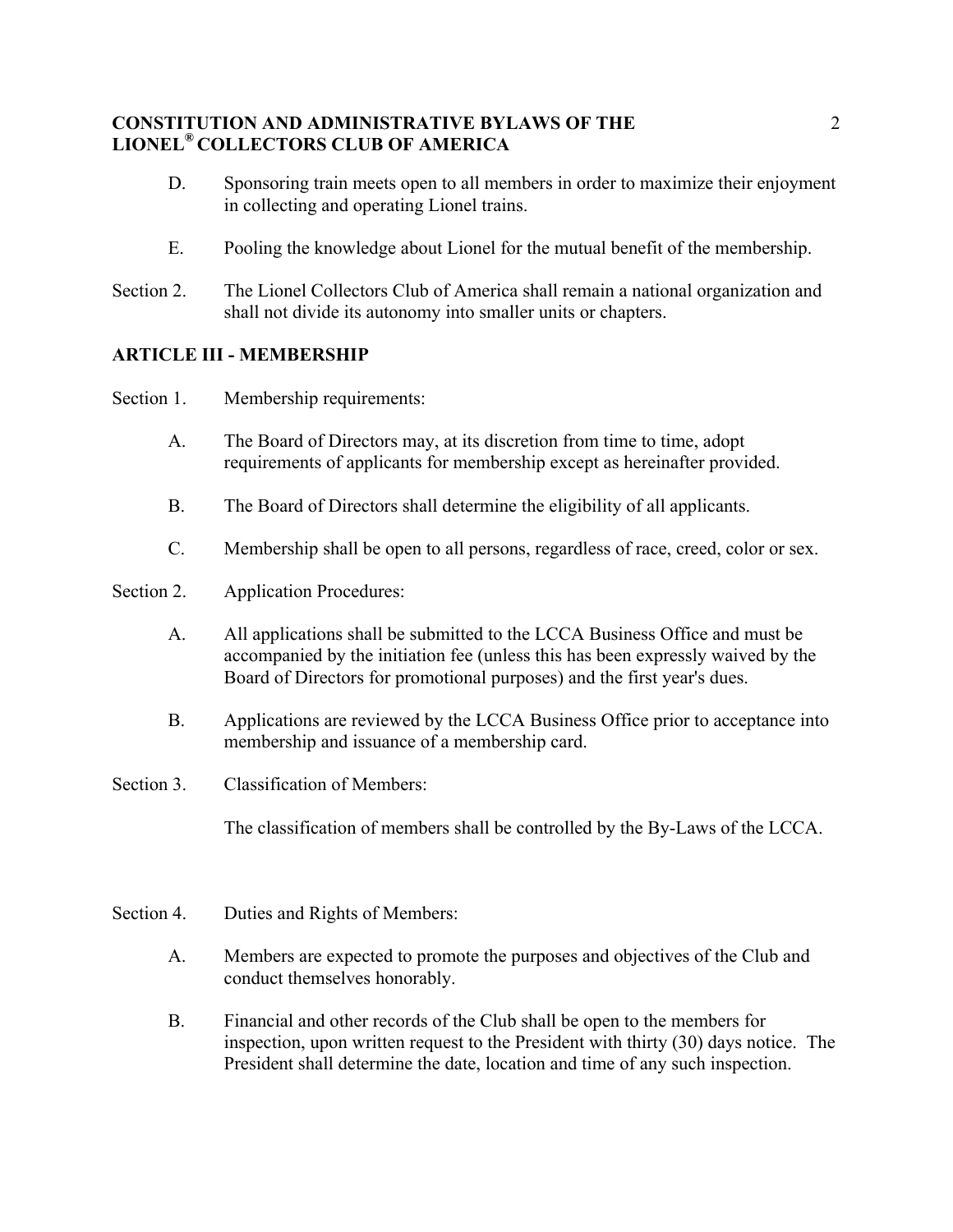- C. The annual convention and other official club functions shall be open to all members and members of their immediate family. In the case of an adult member, the term "immediate family" shall mean that member's spouse, partner, significant other, and/or minor children under the age of 18 years. In the case of a Junior Member, the term "immediate family" shall mean that member's siblings under the age of 18 years, parents, guardian, and/or other legal custodian. Those attending shall be expected to conduct themselves in an orderly manner. Anyone not conducting themselves in an orderly shall be asked to leave the floor of the meeting or function by the presiding officer, usually the President/CEO.
- D. All persons must show LCCA membership cards or proof of application for membership to gain admission to the Convention.
- E. All persons admitted to LCCA functions must comply with the Constitution and Administrative Bylaws of LCCA.
- F. All members except Junior Members, Administrative Members, Courtesy Members and other non-dues paying members, shall have the right and duty to vote in elections of Officers and Directors and on issues, resolutions and amendments to the Constitution.
- G. Only members shall be shall be entitled to purchase commemoratives and other items as offered from time to time by the Club.
- Section 5. Complaints:
	- A. Any member in good standing may file with the Immediate Past President (IPP) of LCCA any complaint regarding transactions, dealings or relationships with any other LCCA member. All complaints must be in writing and complete details must be included. No verbal complaints will be considered under any circumstance.
	- B. The Board of Directors may take such action as it deems necessary to resolve complaints that reach the Board of Directors. The action of the Board of Directors is final. The decision of the Board of Directors on any matter of complaint shall be considered in the best interest of the membership of LCCA and shall not subject the Board of Directors or any member thereof to personal liability.
- Section 6. Disciplinary Action: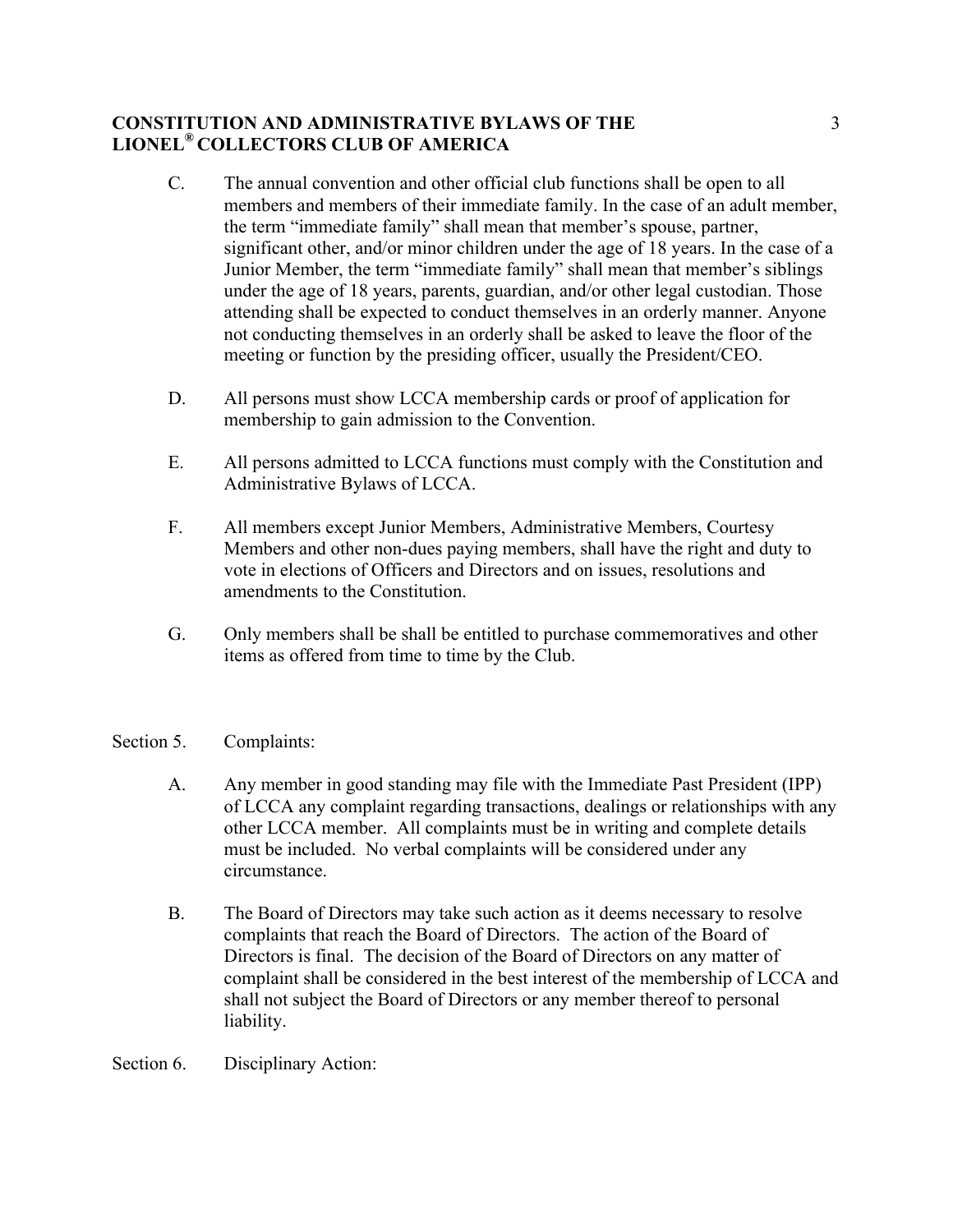Actions and performance of members that are not in the best interest of the Club and its membership shall be grounds for termination of a membership. Termination of membership shall mean barring from any LCCA function and elimination from the membership roll and shall be by action of the Board of Directors. Grounds for termination of a membership could include and are not limited to the following: nonpayment of dues, dishonesty, fraudulent misrepresentation, malfeasance of office, conviction of a felony, issuance of insufficient funds checks, dishonor or disgrace of the Club. Any expelled member reinstated to membership shall be ineligible to hold office.

- Section 7. Dues, Initiation Fees and Reinstatement:
	- A. Dues shall be payable annually on the member's anniversary date of the quarter in which he/she joined (January 1, April 1, July 1 and October 1).
	- B. An initiation fee shall be collected when the application for membership is submitted. The amount shall be determined by the Board of Directors. No fee is owed due to a change in a classification of membership.
	- C. Reinstatement with the member's original membership number is possible by reapplication accompanied by the current year's dues and initiation fee, if required.
	- D. Dues not paid within 30 days of the due date shall cause a member to be dropped from the Club rolls.
	- E. The Board of Directors and/or the President may make special provisions if extraordinary circumstances arise. All dues amounts will be in accordance with the schedule outlined in the 'Administrative Bylaws of the LCCA' as amended from time to time by the Board of Directors.
- Section 8. Information concerning membership shall be preserved for the purposes and objectives of the LCCA.
- Section 9. The use of LCCA materials including, but not limited to, membership data and lists, publications, website design, contents and formats, shall be by express written consent from the President/CEO. Any attempted or unauthorized use of any Club records, materials, or data could result in immediate expulsion from the Club.

### **ARTICLE IV - OFFICERS**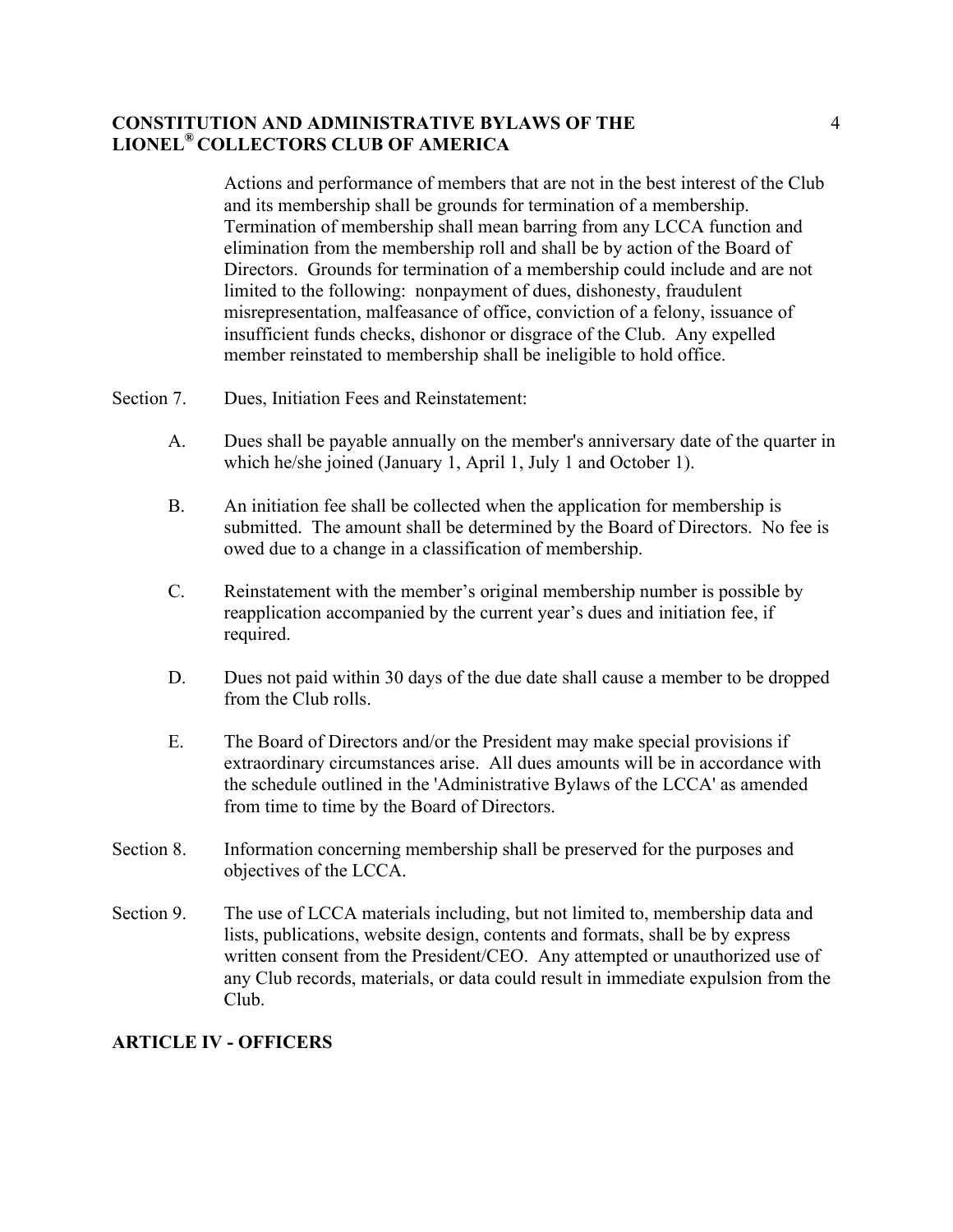The Officers of the LCCA shall be President; President-elect; Secretary; and Treasurer. Qualifications for officers shall be as set forth in Article III hereof.

### Section 1. Duties of Officers:

It shall be the duty of the Officers to operate the LCCA throughout the year. The respective Officers shall be charged with the following duties.

- A. President. The President shall be the chief executive officer of the LCCA and shall preside at all meetings of the LCCA including the Board of Directors. He/she shall appoint and rescind all Committees. As Committees are appointed, the President will immediately notify the Officers and Directors in writing as to the identity and make up of each Committee. The President will have all other powers usually vested in a President of a not-for-profit corporation. The President shall supervise and oversee all other Officers or Appointed Officials. The President is an ex-officio member of all Committees and has all rights of a Committee member except voting rights. The President is excluded from the Nominating Committee. In the event of a vacancy in the office of President, refer to Article IV - Officers Section 2.A - Replacement.
- B. President-elect. The President-elect shall have, with approval of the Board of Directors, all the powers and assume the duties of the President in the President's temporary absence (i.e. 30 days or less) as well as those duties assigned to him/her by the President. The President-elect shall be responsible for the scheduling and coordination of LCCA train meets. The President-elect shall succeed to the office of President upon completion of his/her elected term of office.
- C. Immediate Past President. The Immediate Past President shall with the approval of the Board of Directors assume the office of President should a vacancy occur in said office due to death, incapacity or inability of the President to fulfill his/her duties. The Immediate Past President shall also be responsible for those duties as assigned to him/her by the President.
- D. Secretary. The Secretary shall be responsible for preparing and distributing all Club information and literature. The Secretary shall keep the minutes of the Club meetings and shall be responsible for the Club records. The Secretary shall be responsible for the tabulation of all balloting of the LCCA.
- E. Treasurer. The Treasurer shall be responsible for the financial records and the paying of all bills of the LCCA. The Treasurer shall issue the annual financial report for presentation at the Annual Convention and make additional reports to the Club as the President or the majority of the Board of Directors feels necessary.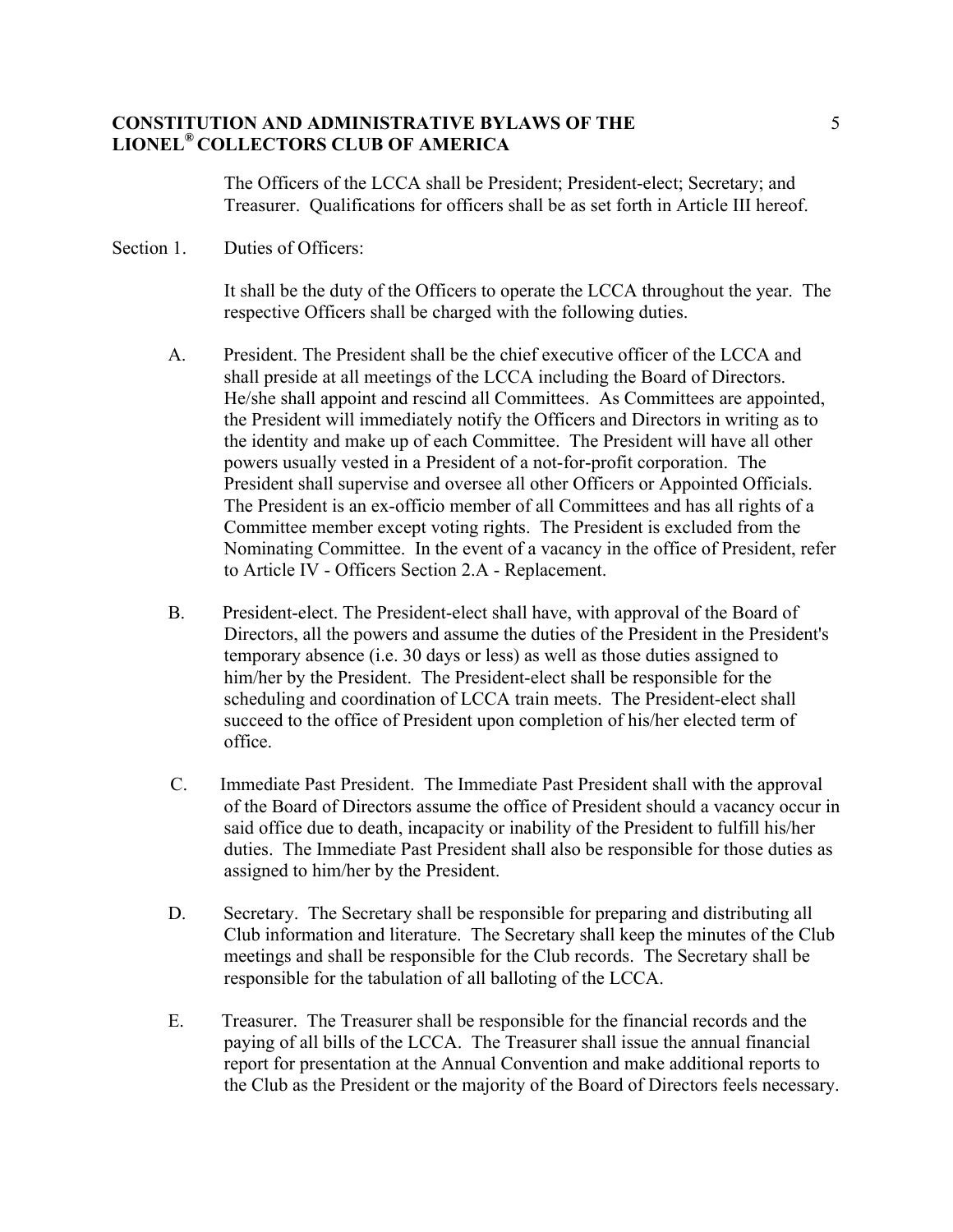### Section 2. Replacement:

In the event of a vacancy in office of the President-elect, Secretary, or Treasurer, the President shall, with the approval of the Board of Directors, appoint an eligible, qualified member to serve the remainder of that unexpired term of office. In the event of a vacancy in the office of President due to death, incapacity, or inability, the Immediate Past President shall, with approval of the Board of Directors, assume the duties of President for the unexpired term of office.

### Section 3. Terms of Office:

- A. In odd numbered years, the Treasurer and President-elect shall be elected. In even numbered years, the Secretary shall be elected. The terms of office shall be for two years, from the opening of the Incoming Board of Directors meeting prior to the annual business meeting at the annual convention to the end of the Outgoing Board of Directors meeting two years hence and prior to that year's annual business meeting.
- B. Officers shall not succeed themselves in the same elective office except for the positions of Secretary and Treasurer.
- C. The Secretary and Treasurer may re-run and succeed themselves for one additional two year term with the approval of a majority of the Board of Directors. An incumbent Secretary or Treasurer must stand for re-election by the membership once Board approval is obtained.

### **ARTICLE V - BOARD OF DIRECTORS**

Section 1. The Board of Directors shall consist of seven members who shall be the Immediate Past President, the President, the President-elect, and four directors at large who shall be elected. Qualifications for office shall be as set forth in Article VII hereof. The Board of Directors is the ultimate and final decision making authority for the LCCA. Decisions by the Board of Directors shall not be in conflict with the Constitution.

> Beginning with the election in 2008, the Club shall elect two directors each year whose terms of office shall be two years. Beginning with the Incoming Board Meeting in 2009, the Board of Directors shall consist of seven members who shall be the President, the Immediate Past President, the President-elect, and four directors at large.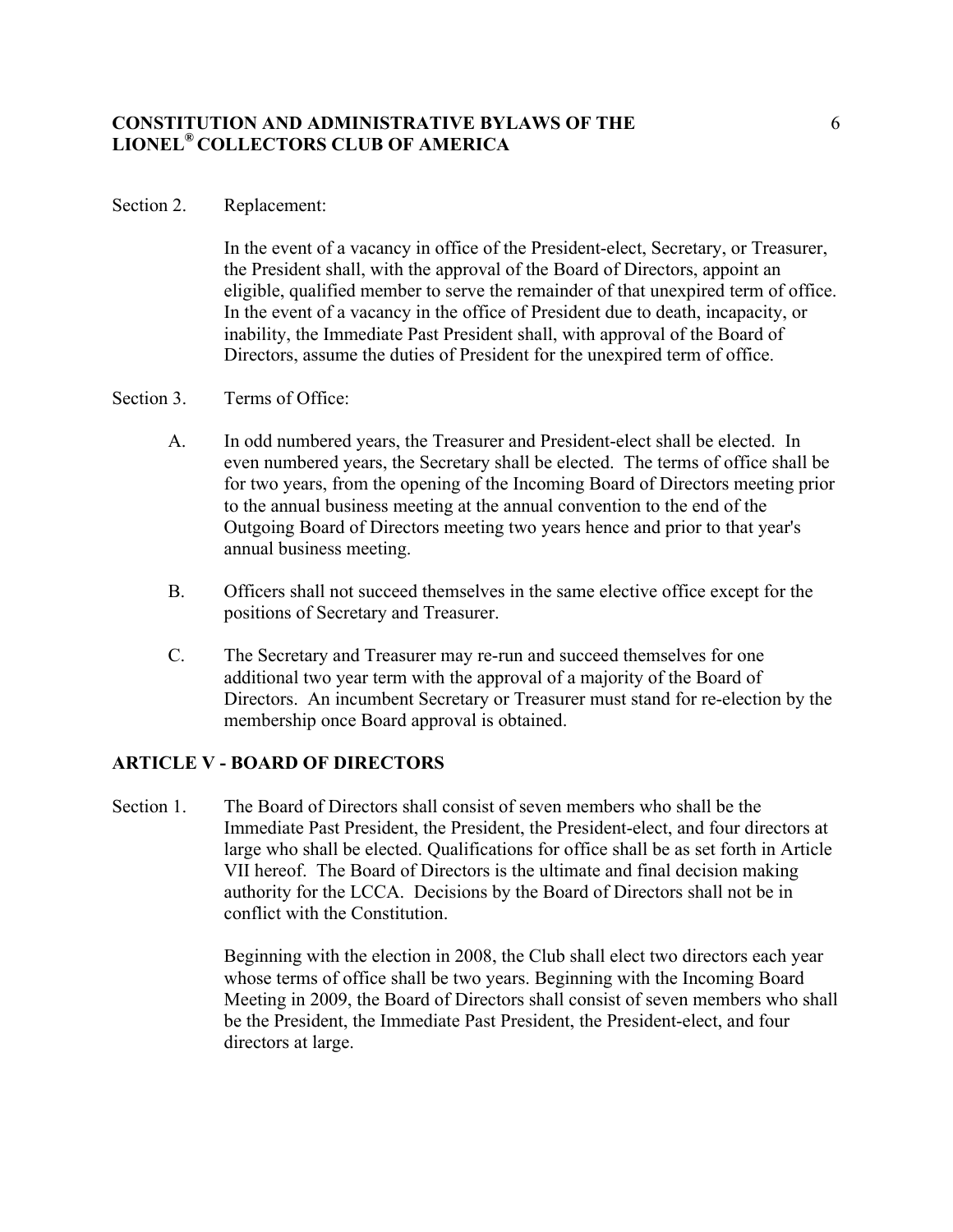Section 2. Duties of Board of Directors

- A. It shall be the duty of the Board of Directors to establish policy and give direction to the Officers; resolve disputes as defined in Article III, Section 5; and attend to the needs of the Club not otherwise defined.
- B. The Board of Directors will meet at least twice between conventions at a time and place to be determined by the President/CEO. At each of these meetings, all officers and directors, along with others specifically invited by the President/CEO, will submit reports on their activities/assignments. The President/CEO will determine who, if anyone other than the elected officers and directors, may attend each meeting. Notice for all Board meetings shall be sent via internet email (with acknowledged receipt) at least 48 hours prior to the meeting and will be the responsibility of the President/CEO. A quorum of the Board shall consist of not less than four board members. In the event that any member with a vote on the Board of Directors is unable to attend a scheduled meeting of that body, he/she may appoint another member of the Club to serve as his/her designated alternate and hold his/her proxy vote. All votes taken at Board of Directors meetings will require a simple majority of the Directors voting (including proxies) to pass.
- C. Special Board of Director Meetings: Special Board of Directors meetings may be called by the following methods: by the President; by four (4) of the Directors; or by a certified petition of at least 10% of all members eligible to vote in the current published Membership Roster. Special Board of Directors meetings may be called to deal with specific issues only, and notice and quorum shall be as described in Section 2B of Article V. Telephonic Board meetings are permitted under special conditions, i.e. actions that must be taken immediately and cannot be delayed until the next regular scheduled Board meeting. Whenever possible, special Board meetings shall be conducted by telephone in order to avoid the expense of face-to-face special Board meetings.
- D. Retain the services of a CPA who shall audit/review the books of the LCCA and make his/her report/recommendation to the Board of Directors at least once annually.
- E. The President/CEO shall decide upon the date and location of the next Board meeting prior to the close of the annual convention.
- F. The Club will indemnify Officers, Directors and Appointed Officials in the event of legal proceedings against them in the fulfillment of their club duties.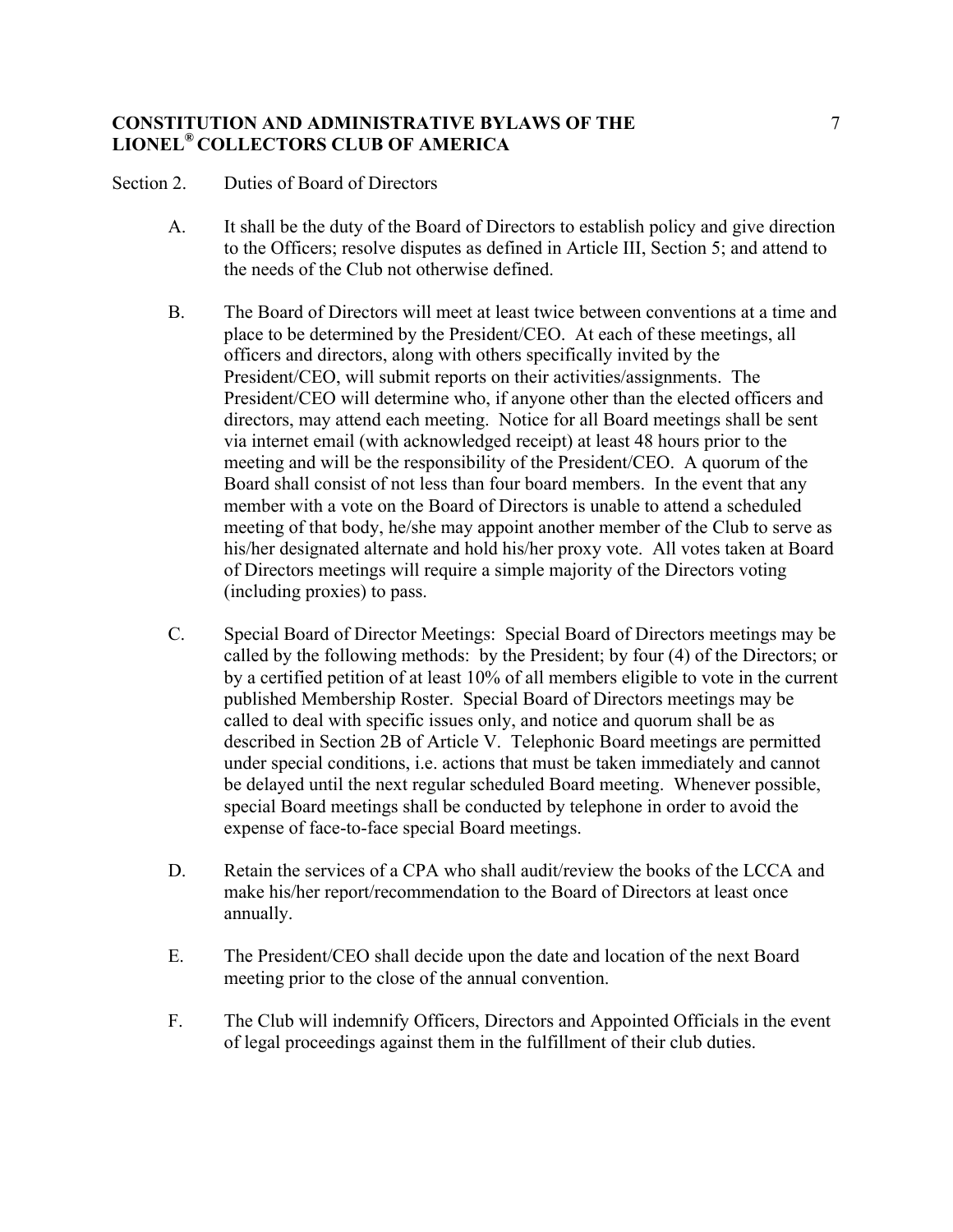- G. The Board of Directors may retain legal counsel to represent the Club, the Officers, the Directors, and the Appointed Officials as needed.
- H. The Board of Directors is hereby authorized to adopt Administrative Bylaws from time to time as the Board of Directors shall deem appropriate, provided however that the Administrative Bylaws shall not in any way conflict with the Constitution, and in the event of such conflict, the Constitution shall prevail.
- I. No member of the Board of Directors shall be on the Nominating Committee if he/she will be running for an elected position in that year's election.
- Section 3. Terms of Office
	- A. Two directors will be elected each year for a two-year term.
	- B. Any Director may re-run and succeed himself/herself for one additional two year term with the approval of a majority of the Board of Directors. An incumbent Director must stand for re-election by the membership once Board approval is obtained.
- Section 4. In the event of a vacancy in the office of Director, the President shall, with the approval of the remaining Board of Directors, appoint an eligible, qualified member to serve the remainder of that unexpired term of office.
- Section 5. The Immediate Past President (IPP) shall resolve complaints as set forth in Article III, Section 5. In the event he/she cannot resolve the complaint or a conflict of interest exists, he/she may forward it to the President for disposition.

# **ARTICLE VI - APPOINTED OFFICIALS/COMMITTEES**

Section 1.

- A. The President/CEO shall appoint officials (with the concurrence of the Board of Directors) to serve various functions.
- B. Appointed officials may receive remuneration as determined by the President/CEO with the concurrence of the Board of Directors.
- C. The President shall appoint a Convention Manager (or Convention Co-Managers) to research, inspect and recommend to the Board of Directors future convention sites. The Convention Manager shall, on behalf of the Club, negotiate all contracts required for each convention which may include contracts with the convention and visitor's bureau, the convention hotel and the destination marketing company. The Convention Manager shall have overall responsibility for all convention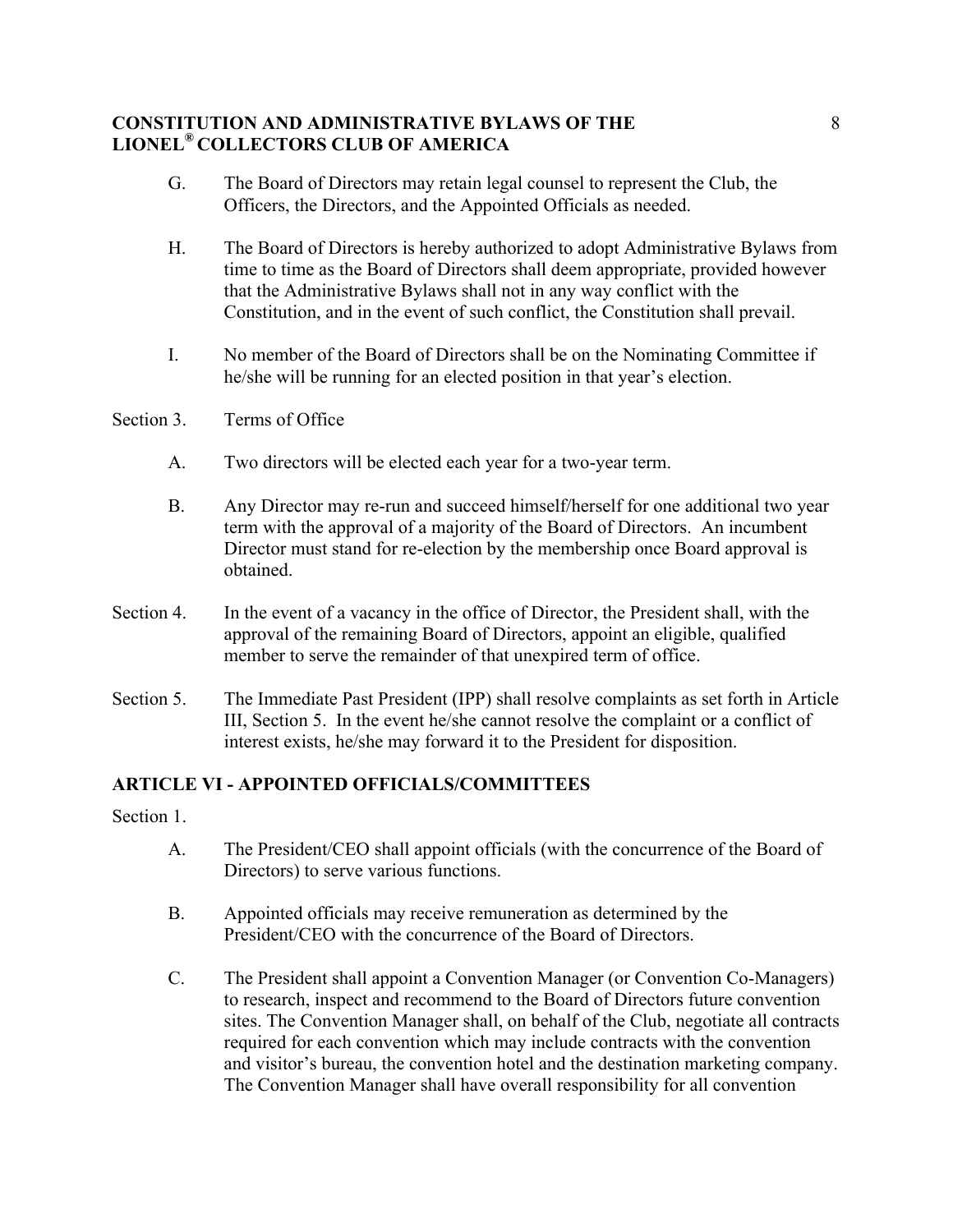matters including the appointment of persons to the convention team and the approval of their expenses. The Convention Manager shall, with the approval of the President, travel as necessary to perform his duties and attend Board meetings as an appointed official (unless serving in an elected capacity).

Section 2. Committee Chairpersons and members of committees may be appointed as needed by the President, with the concurrence of the Board of Directors.

## **ARTICLE VII - NOMINATIONS AND ELECTIONS**

- Section 1. Eligibility
	- A. No Officer or Director of the LCCA may hold any elected position in any other national train club or association. A national train club or association is defined as any train organization with members in more than 10 states.
	- B. No member who has ever been removed from office for cause or has voluntarily resigned his/her position for reasons other than illness, personal reasons and/or hardships, or to serve the remainder of an unexpired term of another office shall be eligible for election as an Officer or Director
	- C. Effective January 1, 2003, a member who has served as officer and/or director for a continuous length of service of 12 years will not be eligible for nomination for officer or director until a two year break in service occurs.
- Section 2. Qualifications.

Candidates for office must meet the following qualifications:

- A. Candidates must be members in good standing of LCCA and at least 25 years of age as of the date of election.
- B. Candidates must be accepted members of the LCCA for not less than twenty-four (24) months prior to the ballot publication date.
- C. Candidates must be bondable by the LCCA bonding carrier.
- D. Candidates for President-elect shall have served at least one term as Director or one term as Officer.
- E. Candidates for President-elect, Secretary, Treasurer and Director shall, by February 1, express to the Chairman of the Nominating Committee their verbal or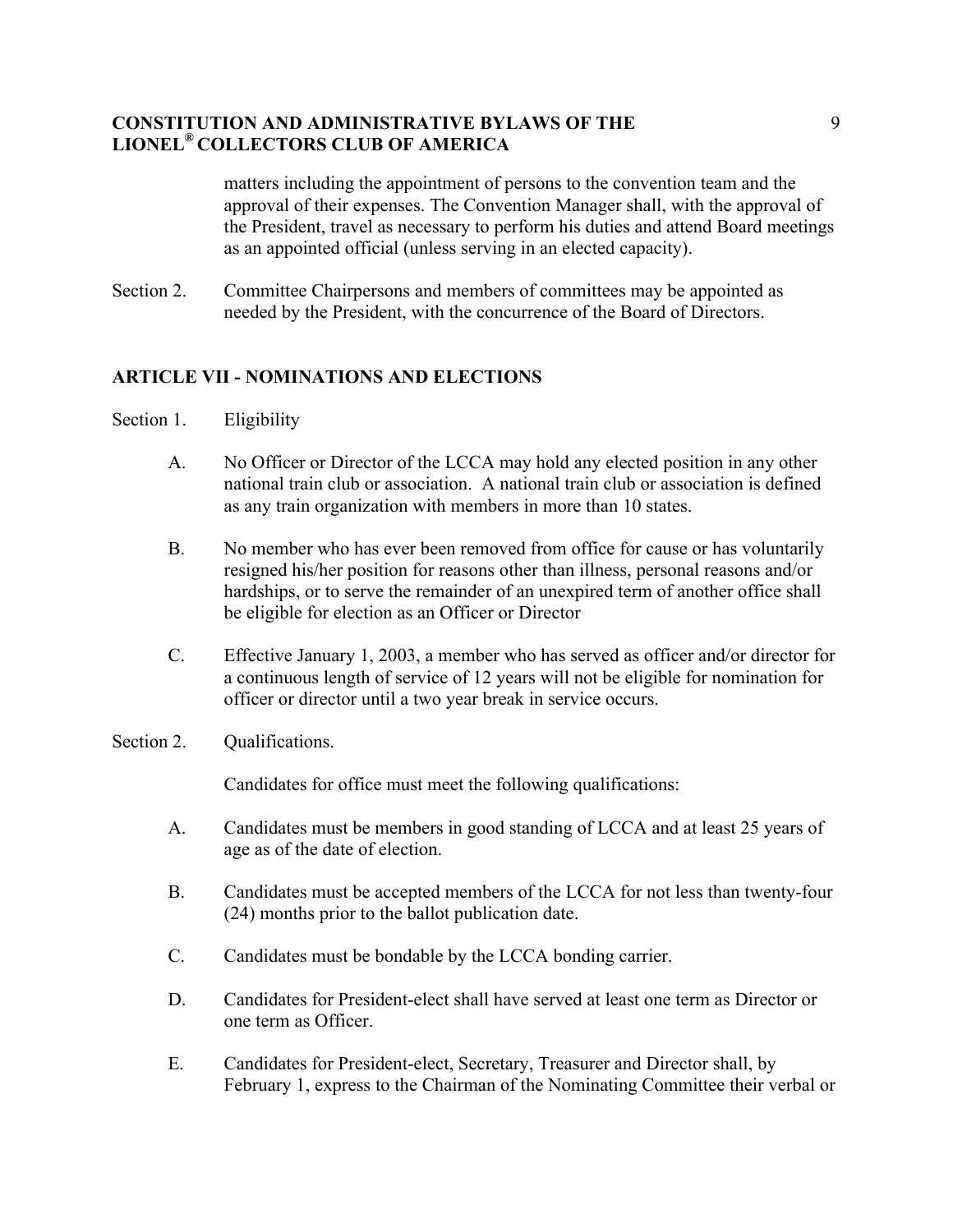written intentions as to which position they seek. Candidates shall submit to the Nominating Committee by February 15th their completed summary sheet. Failure to meet these deadlines may result in rejection of the member's candidacy by the Nominating Committee and/or Board of Directors.

### Section 3. Nominating Committee

The Nominating Committee serves at the pleasure of the President/CEO. The President/CEO in turn is responsible to the Board of Directors which has the final decision in the event of disagreement. A Nominating Committee shall be appointed by the President/CEO on or before October 1st of the year preceding the next annual election. The Nominating Committee shall consist of at least one member, and not more than three members, who are members in good standing of the Club. The first named member will be the Chairman of the Committee. All nominations from the members will be submitted to the Nominating Committee for its consideration. The Nominating Committee shall submit to the President a slate consisting of the nominee(s) for each of the offices to be filled and, if possible, a minimum of two nominees for each Director position. The Committee shall present its compiled slate of candidates to the President/CEO by March 1st of each year. The President/CEO will, within seven days, notify each Board member and Officer in writing of the slate recommended by the Committee. The Board of Directors shall have the final decision as to whether to slate a nominee recommended by the Committee. The President/CEO will also notify the Board, at the same time, of any members requesting nomination who were rejected by the Nominating Committee and the reason for the rejection. A majority vote of the Board will be required to place a rejected candidate on the ballot. Such action must occur within the same seven days. If no objections are noted, the President/CEO will, by telephone or email communication, notify each member who sought nomination whether or not he or she has been slated.

#### Section 4 Petition

Any member, eligible and qualified as stipulated in Sections 1 and 2 of this Article, desiring to be a candidate for office in the LCCA, and who was not slated by the Nominating Committee, may have his or her name placed on the ballot by simple petition. Such petition shall state for which office the member desires to be a candidate and shall contain the supporting signatures of at least 15% of all members eligible to vote in the current published Membership Roster. All petition signatures must be clearly identifiable and verifiable including the member's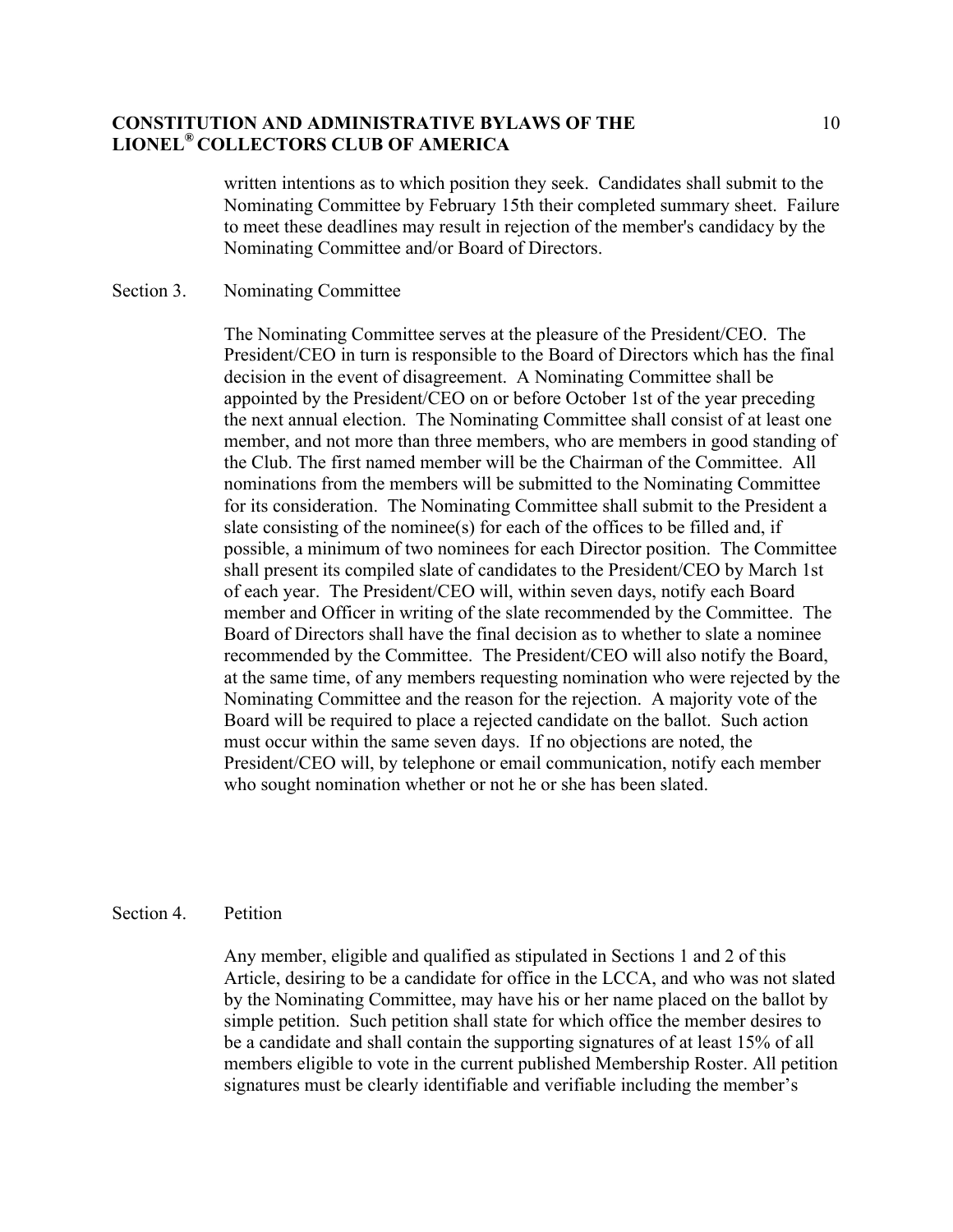LCCA number. Such petition shall be submitted to the President by April 10th for verification, approval and inclusion in the slate to be published on or about April  $15^{th}$ .

### Section 5. Ballot Mailing

The LCCA President/CEO shall be responsible for the mailing of the ballot, with provisions for write-ins, on or about April 15th to all members eligible to vote in the current published Membership Roster. Ballots must be returned postmarked no later than May 15th and received no later than May 22nd. The Business Office shall be responsible for the tabulation and certification of the results and shall notify the President/CEO by May 25th, who will in turn notify the Board of Directors and the candidates as to the outcome. Notification may be by phone or email.

- A. The candidate receiving the largest plurality of votes cast shall be the winner of each of the following offices or directorships: President-elect, Secretary, Treasurer, or Director.
- B. In the event of a tie vote for Officer or Director, the Board, or quorum thereof, will vote by secret ballot to break the tie. The secret ballot is final and cannot be appealed.
- Section 6. No one candidate can run for more than one elected office and no one person can hold more than one position on the Board of Directors.
- Section 7. No candidate for office may solicit or encourage votes from the membership-atlarge by means of print media, audio-visual presentation or audio transmission alone. The only presentation to the membership of the candidate's qualifications shall be the official LCCA biographical sketch published by the LCCA and distributed with the official LCCA ballot. Any solicitation other than word of mouth, written or otherwise (described above), will result in the immediate disqualification of the candidate and possible expulsion from the Club.

## **ARTICLE VIII - RULES AND REGULATIONS: MEETING OF MEMBERS**

- Section 1. Rules of order for all meetings of the Board and of the members shall be in accordance with a current copy of 'Robert's Rules of Order'.
- Section 2. Annual Business Meeting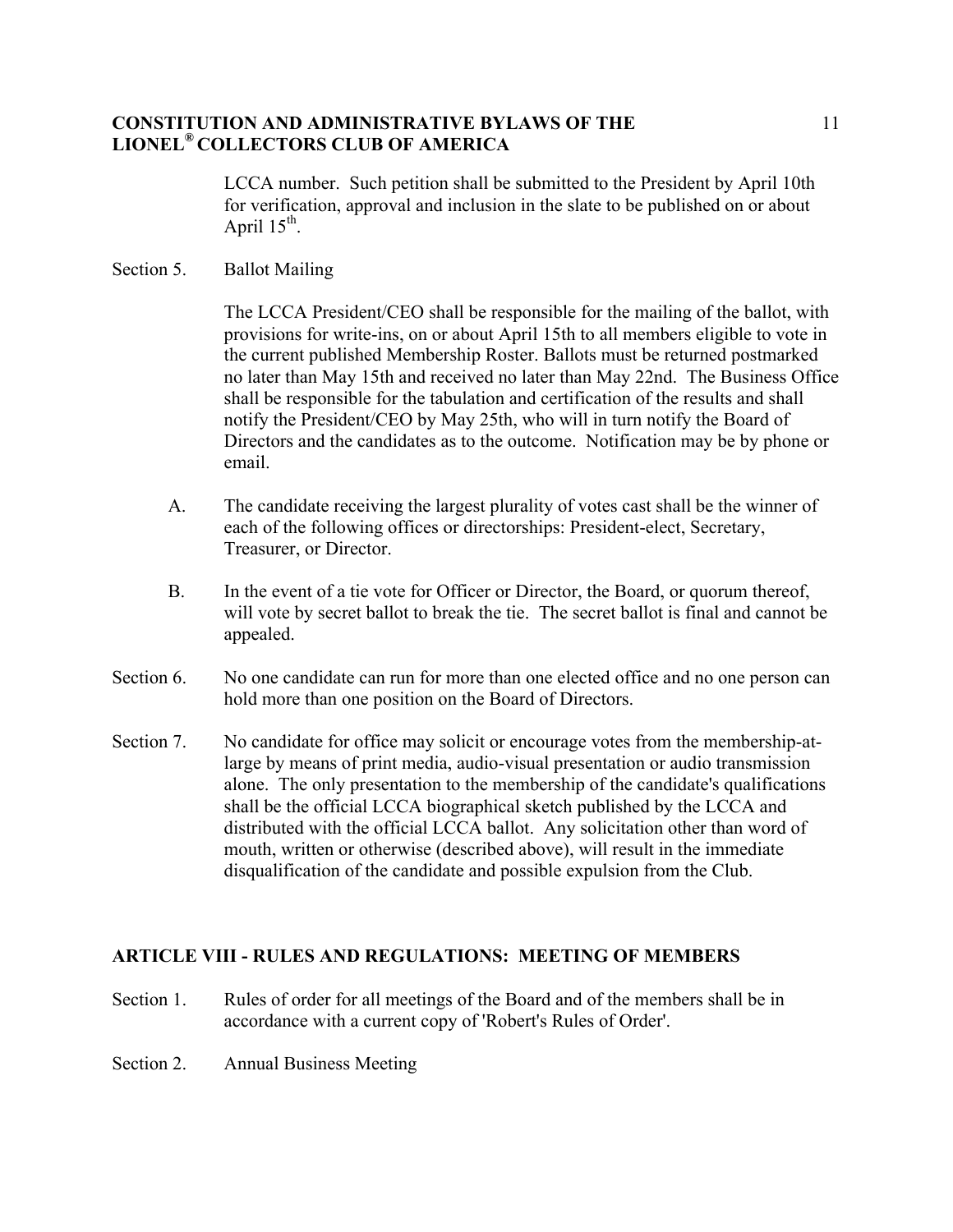The Annual Business Meeting of the membership shall occur once each year, normally on the Friday of the week of the Annual Convention. Notice of the Annual Business Meeting will be published in one or more of the Club publications at least thirty (30) days prior to said meeting.

Section 3. No one shall be allowed to attend the Club's Annual Convention other than those persons mentioned in Article III, Section 4C, Lionel representatives, and any others specifically authorized by the President/CEO.

# **ARTICLE IX - INITIATIVE AND REFERENDUM**

- Section 1. The membership shall have the right by petition to have a proposition submitted to the entire membership for vote by mail. Such petition shall contain the explicit wording of the proposition and the identifiable and verifiable signatures of at least 15% of all members eligible to vote in the current published Membership Roster.
- Section 2. A petition shall be submitted to the Secretary, who shall verify the validity of the members signing said petition, and forward it to the Board of Directors' next meeting as specified in Article V, Section 2B. The Board of Directors shall make its position known on the petition and the Board's position shall accompany the proposition when it is mailed to the membership within thirty (30) days following the Board's meeting.
- Section 3. A proposition shall be considered approved if two-thirds of the ballots returned are affirmative.

## **ARTICLE X - STANDARDS AND DEALINGS**

A. Members must use the following grading standards when describing the condition of train articles to other members:

| <b>NEW</b>       | Absolutely all original and unused.                   |
|------------------|-------------------------------------------------------|
| <b>LIKE NEW</b>  | Little sign of use; no nicks, scratches or blemishes; |
|                  | original condition throughout.                        |
| <b>EXCELLENT</b> | Minute nicks or scratches; no rust.                   |
| <b>VERY GOOD</b> | Some scratches; no dents, warpage or rust.            |
| <b>GOOD</b>      | Some scratches; dents and/or minor warpage.           |
| <b>FAIR</b>      | Well worn and used; rusted and/or warped.             |
| <b>POOR</b>      | Heavily scratched, dented and warped; use for parts.  |
|                  |                                                       |

All grading standards pertain to condition of finish. Missing or broken parts must be stated in any category. Motorized/electrical articles are considered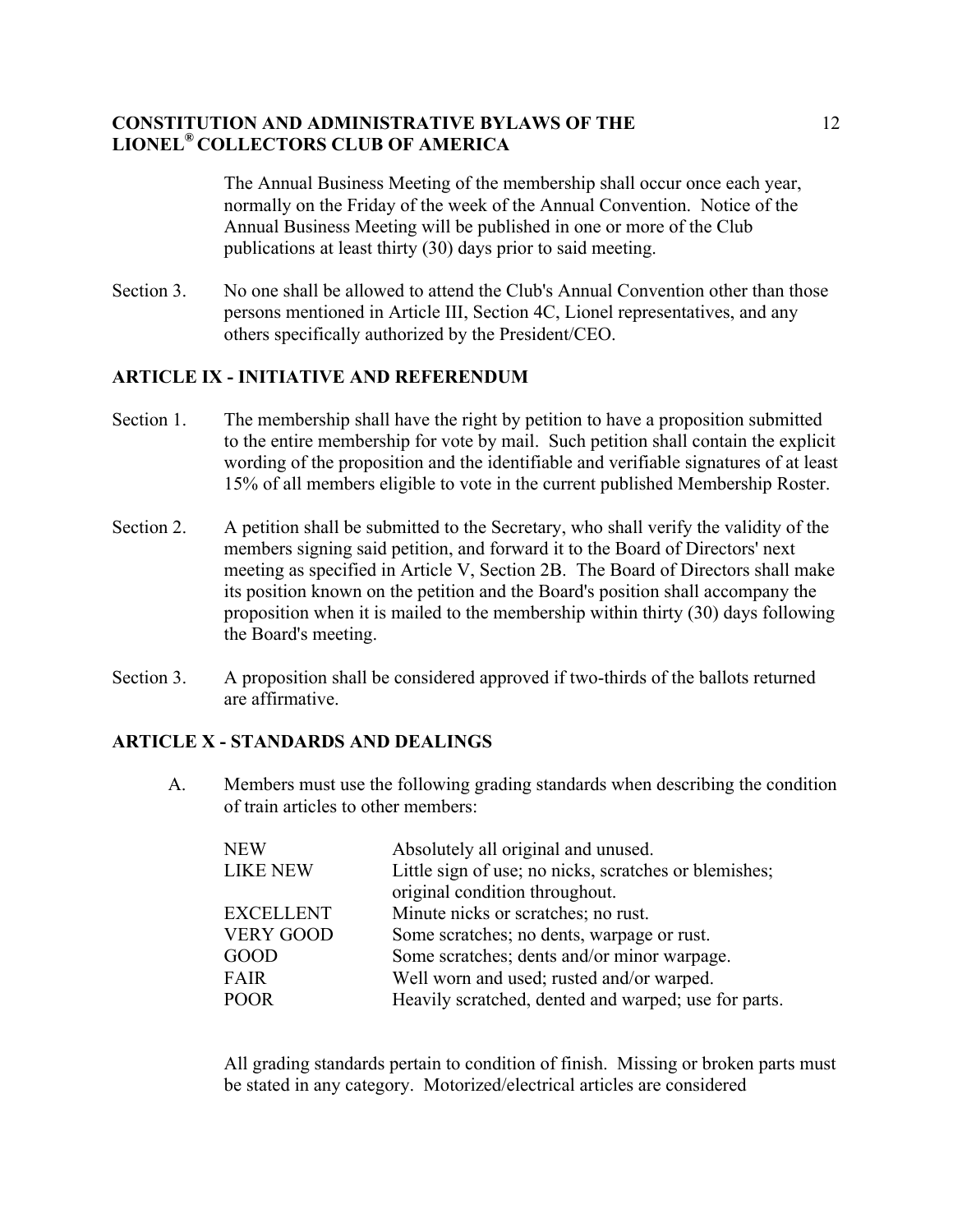unrunnable/inoperable unless otherwise labeled. All restored or refinished items must be conspicuously labeled as such. No grade above excellent may apply to a restored or repainted item.

- B. Any member who acquires a train related article from another LCCA member and finds it does not meet the grading standard(s) by which it is offered has the following redress: The acquiring member must, by electronic means (i.e. telephonic, facsimile, electronic mail) or telegraphic means, notify the seller, within 48 hours after the receipt of the article, that he or she is voiding the contract and returning the article to the seller. The article must be returned to the seller within ten (10) days of receipt, at the buyer's expense, for a full refund.
- C. Any member acquiring a train related article with an agreed selling price of \$500.00 or more, may exercise the remedy outlined in section "B" above if the buyer so chooses, or the buyer may exercise the following remedy. The buyer may, within five (5) days of receipt of the article, file a concise, detailed written complaint and forward it, together with the article in question, to the Immediate Past President. The merchandise will remain in the custody of the Immediate Past President pending the adjudication of the complaint. The ten (10) day return period referred to in Section "B" above does not apply to this alternate remedy. If the Immediate Past President is unable to resolve the dispute, the matter will be referred to the Board of Directors for resolution at its next scheduled Board meeting. Any action by the Board will be final and not subject to appeal.

## **ARTICLE XI - PUBLICATIONS**

- Section 1. Club publications shall remain free of advertising.
- Section 2. The Club shall principally publish only Club or Lionel related information.
- Section 3. No Club publication or printed correspondence shall be used for the personal solicitation of any individual.
- Section 4. No Club publication shall be used to endorse a product.
- Section 5. Sale of train lists in Club publications is prohibited. Reimbursement for actual postage only is permitted.

### **ARTICLE XII – COMMEMORATIVE ISSUES/PRODUCT OFFERINGS**

From time to time the Club, by action of the Board of Directors, may elect to offer items, or series of items, to commemorate a specific event or date.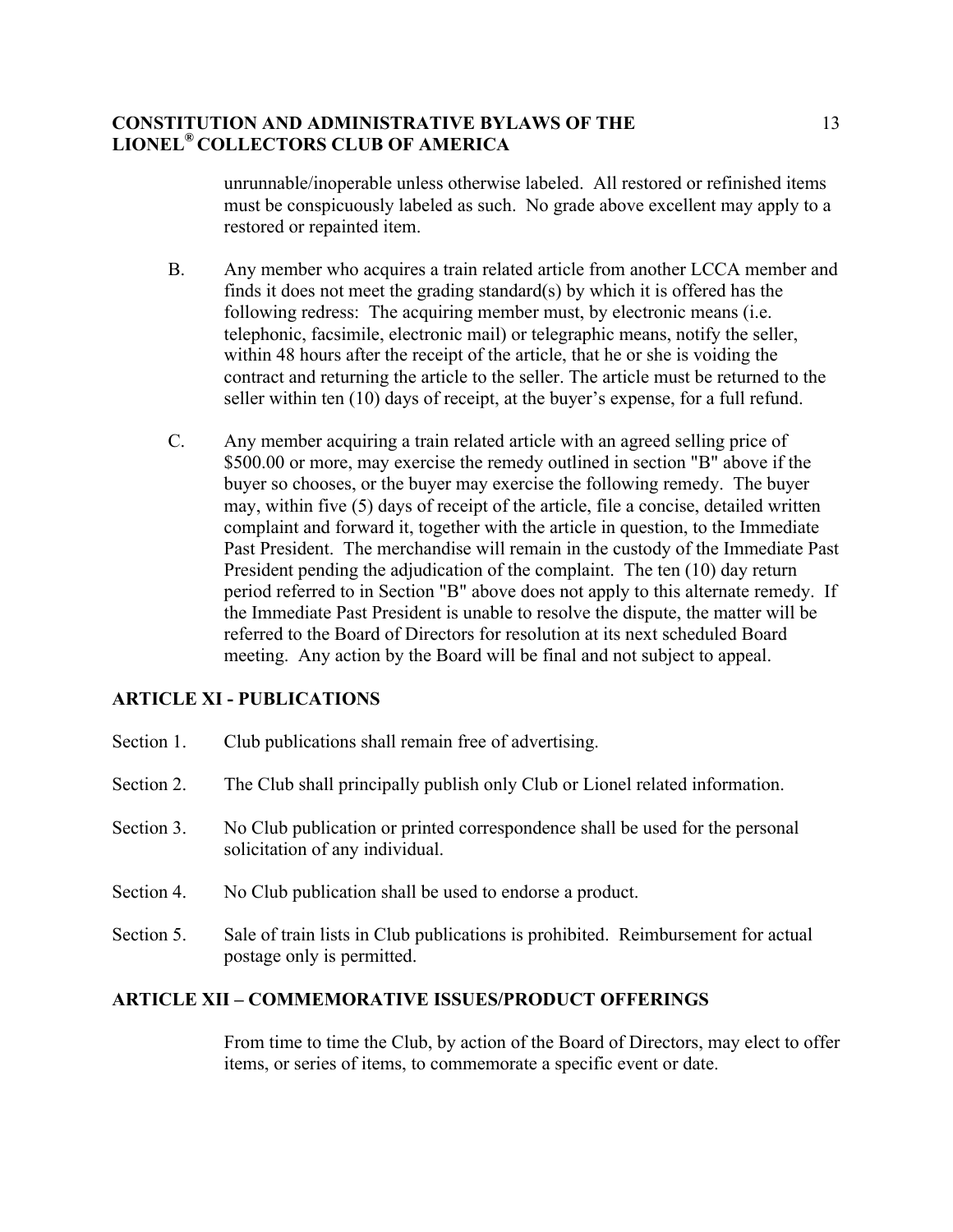Section 1. Convention Cars/Commemoratives

Whenever possible, these items shall be produced and decorated in whole or part by Lionel. These should depict and/or represent railroads or events having a current or historical connection to the convention city/state. They need not be prototypical.

- Section 2. The Board of Directors shall be responsible for the final approval of any and all such offerings/programs.
- Section 3. The Club shall maintain a digital record of all items offered. This digital archive to be accessible to members on our website.

# **ARTICLE XIII - AMENDMENTS**

Amendments to this Constitution will be submitted to the membership for vote in conjunction with the annual election of Officers and Directors. Of those ballots returned, if two-thirds are in the affirmative, the amendment(s) will stand as ratified.

### **ARTICLE XIV - DISSOLUTION**

In the event of dissolution of the LCCA, subject to the Illinois not-for-profit corporation laws, the assets of the LCCA shall be contributed to the Smithsonian **Institute** 

## **ARTICLE XV - ADOPTION OF CONSTITUTIONAL BYLAWS**

This Constitution, as amended, shall become effective July 13, 2017.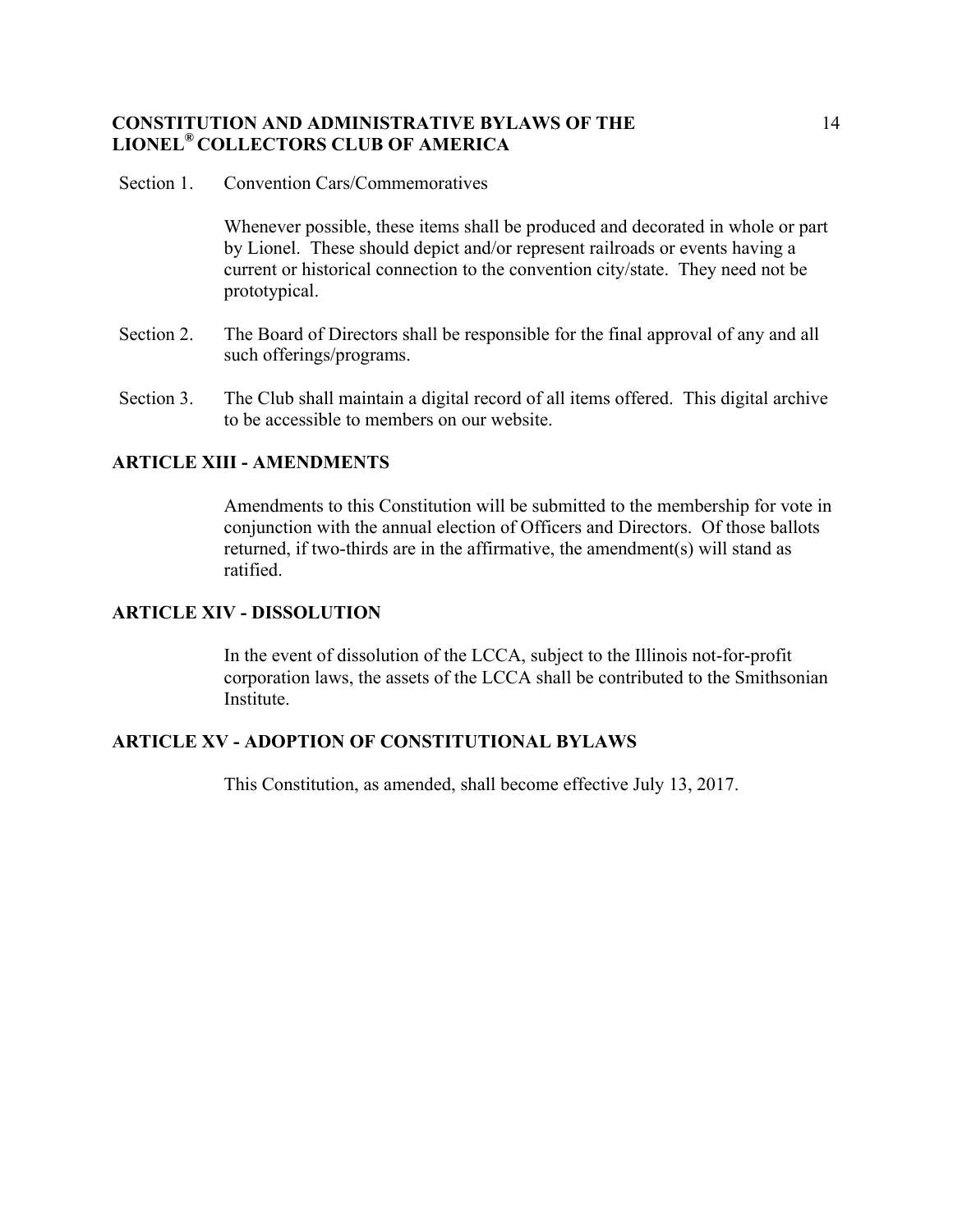### ADMINISTRATIVE BYLAWS OF THE LCCA

Amended as of July 13, 2017.

- 1. The LCCA shall continue to host meets for its members in those areas where one or more club members are willing to serve as meet hosts. All meets sponsored by LCCA shall be budgeted to at least break even. The general admission fees to be charged shall be at the discretion of the meet host. LCCA members may be charged an admission fee provided that it is not more than the amount charged to an adult member of the general public.
- 2. Classification of Members:

A. (CM) means Charter Member and is applied to any Regular Member who joined on or before June 30, 1971. Charter Members pay annual dues as set annually by the Board of Directors.

B. (RM) means Regular Member and is applied to any member who joined after June 30, 1971, pays the current membership fee and is at least 18 years of age as of the date of their application for membership. Regular Members pay annual dues as set annually by the Board of Directors.

C. (EM) means Electronic Member and is applied to any member who joined after April 1, 2014, pays the current membership fee and is at least 18 years of age as of the date of their application for membership. Electronic Members pay dues as set annually by the Board of Directors.

C. (HCM) means Honorary Charter Member and may be conferred on any Charter Member by unanimous vote of the Board of Directors. This classification of membership shall pay no dues.

D. (HM) means Honorary Member and may be conferred on any person by unanimous vote of the Board of Directors. This classification of membership shall pay no dues.

E. (JM) means Junior Member (Lionel Kids Club by LCCA) and is applied to any member who joins on or after June 23, 2008, pays the current membership fee and is younger than 18 years of age as of the date of his/her application for membership. Junior Members pay annual dues as set annually by the Board of Directors.

3. Dues/Initiation Fees/Reinstatement Fees as of January 1, 2017 are as follows:

| Annual      | Initiation | Reinstatement |
|-------------|------------|---------------|
| <b>Dues</b> | Fees       | Fees          |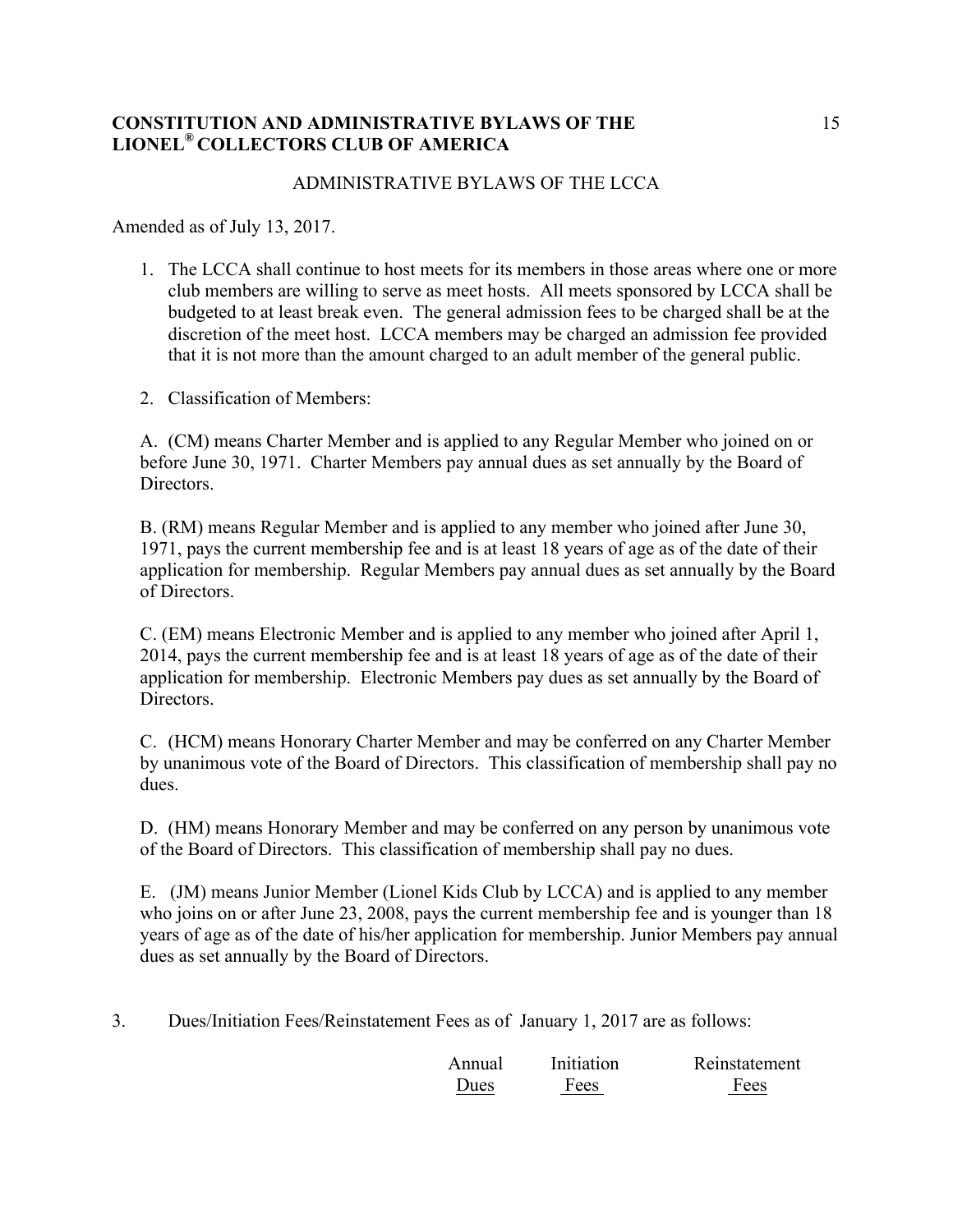| Charter                 | \$39.00 | N/A     | \$5.00 |
|-------------------------|---------|---------|--------|
| Junior                  | \$25.00 | \$10.00 | \$5.00 |
| Regular                 | \$39.00 | \$10.00 | \$5.00 |
| Electronic              | \$25.00 | \$10.00 | \$5.00 |
| Honorary Charter Member | none    | none    | N/A    |
| Honorary Member         | none    | none    | N/A    |

- 4. The fiscal year of the LCCA shall be January 1 to December 31.
- 5. The President and Treasurer shall approve all expenditures. Expenses of the President and Treasurer shall be approved by another Officer.
- 6. Expenses of Committee operations shall be budgeted with the President and the Treasurer.
- 7. The expenses of the officers and directors to attend their meetings shall be limited to single room lodging, actual round-trip coach air fare or a reimbursement for mileage driven, and per diem as determined by the Board. All expense requests for reimbursement must be submitted on a timely basis, in no event later than ninety (90) days after the expense is incurred, to the Treasurer. Expense incurred for the current year must be reimbursed before March 1 of the following year.
- 8. Except as otherwise provided herein, at its July Meeting, the incoming board of Directors shall adopt the schedule of dues and fees to be charged for the following calendar year. However, should circumstances warrant, the current Board of Directors may vote to adopt a schedule of dues and fees to be charged for any upcoming calendar quarter.
- 9, The Treasurer shall arrange each year to have the financial records of the Club reviewed by a Certified Public Accountant to verify correctness. This review will be completed no later than July 15 following the close of the fiscal year.
- 10. Members must use the following grading standards when describing the condition of a **box/container** to other members.

| <b>GRADE</b> | <b>DESCRIPTION</b> |  |
|--------------|--------------------|--|
|              |                    |  |

NEW Original; complete w/inner liner and with NO fading, wear or water marks.